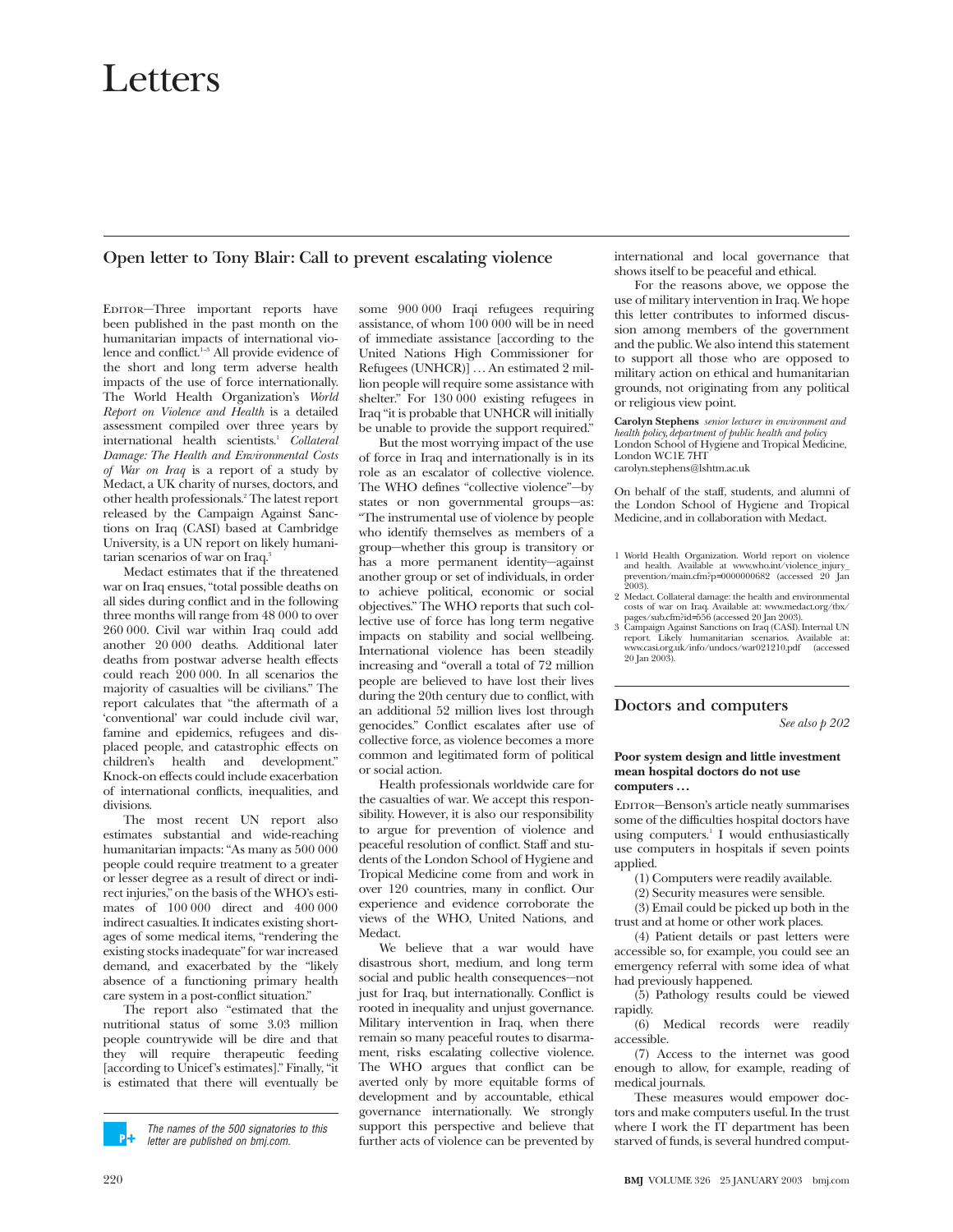ers short, and is able to follow NHS guidelines only to the letter, with the following results.

(1) Seven junior doctors share one computer.

(2) Passwords are changed every 14 days. Many people forget their repeatedly updated passwords and so the IT helpdesk mainly deals with this problem (after the required form has been filled in, signed by a manager, and faxed to the desk). Alternatively, people write down their passwords.

(3) NHSnet does not enable email to be picked up at home, and external email cannot easily be picked up in the trust.

(4) Patient details or past letters are accessible only by secretaries or administrators, apparently for security and confidentiality reasons.

(5) Pathology results are on a different, inaccessible, system.

(6) Patient notes are on another, also inaccessible, system.

(7) Access to the internet is restricted.

Thus there is little incentive to use computers in this NHS trust. Disappointingly, the next tranche of investment of funds will once again be top down. Inevitably, a large information technology company will devour scarce resources to generate a system that works well for administrators and is not used by doctors because it does not do anything useful. However, I am sure that it will be secure and provide countless statistics.

What seems to be mainly lacking is resolve. The solution would be to involve doctors before designing or implementing a system. Most importantly, they should be listened to, which currently does not seem to happen.

**Jan K Melichar** *clinical lecturer* University of Bristol, Bristol BS6 6JL jan.melichar@bris.ac.uk

1 Benson T. Why general practitioners use computers and doctors do not—Part 2: scalability. *BMJ* 2002;325:1090-3. (9 November.)

#### **. . . while limited and uncoordinated development of information technology curtails general practitioners**

EDITOR-I am amazed by the limited and uncoordinated development of information technology in the NHS.

In our rural general practice we are computer enthusiasts and have embraced every new development. Although we have the brand leader system, EMIS, we still cannot transfer patients' old notes electronically from their former general practitioners. When a patient joins our list we simply get a huge printout, months later, from any paperless practice the patient was with before.

We can obtain limited laboratory results from the hospital electronically, but the service remains unreliable. We receive only the results for tests we have requested, not those from tests ordered by consultants. Similarly, consultants do not have access to tests requested by general practitioners, although the trust is one of the three nationwide electronic patient record sites.

When I add a vaccination to a computer record it should automatically update the health authority's child immunisation records and the local community trust's child health records. Instead I complete a paper form and waste time every quarter comparing our database manually with those of the two organisations and upgrading them both.

We are also not linked to the hospital in any meaningful way. I can email the world at the touch of a button, but I cannot find out from six miles (10 km) down the road basic information such as changes in drug treatment. We have tried to add all hospital numbers to our system as we receive correspondence, which is time consuming and inefficient. However, global data are not available to upgrade our system in one fell swoop because the computers cannot talk to each other under the Data Protection Act. The health authority database is fairly robust and has been linked to general practice systems for years, but the community trust and hospitals are unable to access it. Thus we continue to develop duplicate systems but not the long planned national database based on NHS numbers.

Primary care has generally led secondary care in computerisation, but if primary care is not joined up, how can we expect hospitals, all developing their own solutions independently, to do any better? The prospects for improved electronic communication between primary care and secondary care must be even more bleak.

**Mark Bland** *senior partner*

Crown Surgery, Eccleshall, Stafford ST21 6BW Mark.Bland@sshawebmail.nhs.uk

#### **Rethinking management**

#### **Fundamental rethink of medical management is needed**

EDITOR-Smith in his editorial on the rejection of the proposed consultant contract in England and Wales cites as a principal cause the widespread distrust among clinicians of hospital managers.<sup>1</sup> In the same edition, Houghton et al identify a lack of adequate training in writing business plans, negotiating change, and getting things done as specific difficulties for newly appointed consultants.<sup>2</sup>

Clinicians are often thrust into senior management positions with major responsibilities for substantial budgets without the necessary financial know-how. A fundamental rethink of medical management is called for. What is needed is the development of a distinct career track in medical management at a much earlier stage, with the necessary management training on a par with that available in the commercial sector. This model has worked well in Australia. Such medical managerial posts will need adequate sessional commitments for these managers to provide a high quality of executive function. A professional cadre of medically qualified managers in touch with clinicians involved in the delivery of service, setting realistic targets

for service delivery in partnership with lay hospital managers, might restore the trust of the medical profession and deliver the standards of care to which the government aspires.

**Ian H Kunkler** *consultant in clinical oncology* Western General Hospital, Edinburgh EH4 2XU I.Kunkler@ed.ac.uk

- 1 Smith R. Take back your mink, take back your pearls. *BMJ*
- 2002;325:1047-8. (9 November.) 2 Houghton A, Peters T, Bolton J. Career focus. What do new consultants have to say? *BMJ* 2002; 325(classified suppl):145-7. (9 November 2002.)

#### **Changes seem to be ignored in health industry**

EDITOR-Smith's analysis of the reaction to the consultant contract does not address the question "Have we got the role of management right?"<sup>1</sup>

Although health services are clearly a personal professional service industry, reforms over the past decades have been based largely on the production industry. In the meantime, many other industries have been realising that professional services, with their central reliance on knowledge, require a very different organisational structure and style of management than has been traditionally accepted as the norm. These changes entail a structural shift from hierarchy to networks, a change in relationships from formal to informal, and shifts of power from managers to the professionals.

Yet these changes seem to be ignored in the health industry, which is moving further towards formal hierarchical control. Why is this?

**F C Gray Southon** *honorary research associate* 15 Parthenia Street, Caringbah, NSW 2229, Australia gray@southon.net

1 Smith R. Take back your mink, take back your pearls. *BMJ* 2002;325:1047-8. (9 November.)

#### **Consistent criteria need to be applied to rationing decisions**

EDITOR-Smith notes that a central reason for consultants rejecting the new contract was the distrust of managers' control and in particular their pursuit of targets that distort good care.<sup>1</sup> Some consultants have claimed that the target to reduce maximum waiting times has led to managers pressuring them to treat patients out of turn from the point of view of clinical urgency.

This would be a very serious charge if it was not demonstrably the case that a good deal of variation exists between consultants' clinical (for which also read, priority setting or rationing) decisions when it comes to admitting patients from their waiting list and choosing which patients to add to their surgical lists each week. The recent Audit Commission report on access to ear, nose, and throat services is just the latest evidence of such variation.<sup>2</sup> This showed that for grommet operations, for example, all ear, nose, and throat consultants in one trust considered that no such operations needed to be carried out within three months, whereas in another trust the consultants were of the reverse opinion.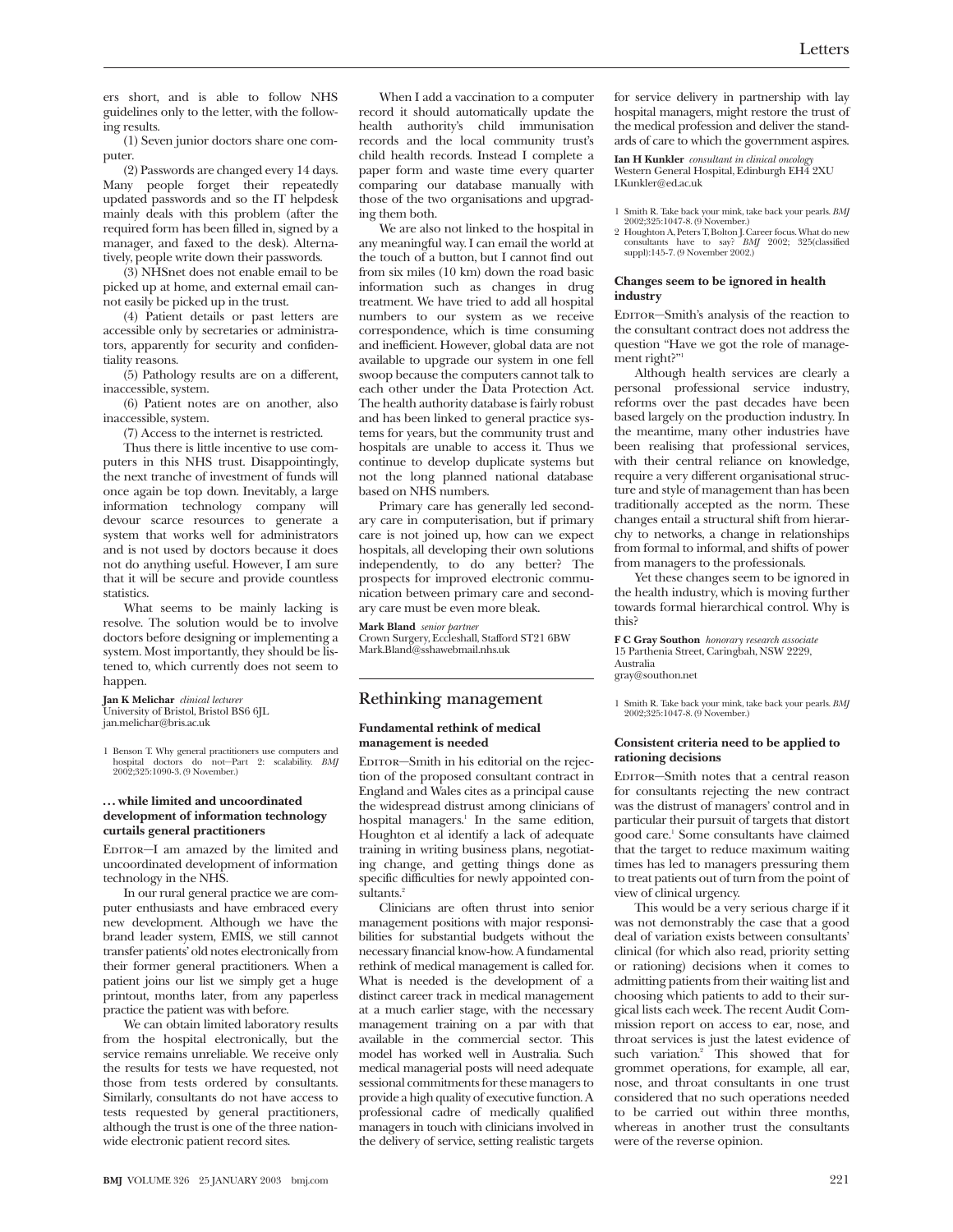The point here—and the issue for managers struggling to ensure that patients do not wait unreasonable lengths of time for their operations—is that more consistent (and rational) criteria need to be applied to key rationing decisions. Allowing all consultants complete freedom to make such decisions will not, on past and current experience, lead to an equitable outcome for patients in terms of waiting times.

As Smith rightly points out, however, doctors, managers, and everyone else working in the NHS are all in this together. Although no employee wants to feel exploited, no one should take his or her eye off the ball: patients are what matters, and many, rightly, believe that they wait unnecessarily long periods of time for their NHS care. The much derided government targets on waiting times merely reflect what patients want—and, it could be argued, what they need in terms of their health.

**John L Appleby** *chief economist* King's Fund, London W1G 0AN

- 1 Smith R. Take back your mink, take back your pearls. *BMJ* 2002;325:1047-8. (9 November.)
- 2 Audit Commission. *Access to care: ear, nose and throat and audiology services*. London: Audit Commission, 2002.

#### **I'm losing my religion**

EDITOR-Smith says that we must remember that the future will depend on working together.<sup>1</sup> I think he is right for those who want to stay and work together.

Working time directives; diminishing numbers of applicants to medical schools; gung-ho GMC malpractice lawsuits rising at 10-15% per year; a tidal wave of medical legislation, regulations, and policies; quangos dabbling left right and centre; the shockwaves from Bristol and Shipman; a sense of bullying as a means of getting things done; racism; nepotism; massive spin doctoring about everything under the sun; regular media feeding frenzies when doctors mess up—who, for all the love of money and wonderful contracts, would want to take up such work for the next 30 years? Exchange glowing youth for a chance to have triple bypass surgery—if you're lucky?

Only the best. "The best of the best, of course. Only those who love that challenge. The go-getting type A personalities. Those with real leadership qualities. Not the faint hearted," shouts some deluded spin doctor from on high.

Somebody has got to do the job. It's no better anywhere else—is it? So, Mr Young Bright Eyed and Bushy Tailed Doctor—go for it. Trapped by a massive mortgage in a superinflated housing market; a few mouths that you feed but hardly ever see; your fancy sports car; a significantly higher than average risk of depression, alcoholism, and suicide; a one in three (or better) chance of eventually paying alimony or child support, or both; and the noose of a big fat pension in your later years—you'll be a very good boy. You'll be right up there, working together with them—rationing healthcare and humanity. Good for you.

Some will create opportunities elsewhere for a better lifestyle. Spare me the mantras from "Improving working lives" too little, too late, and spin laden as usual. I'm sure many more of us whingers who care about our health and life expectancy will follow, to places where we're no obstacle to progress or working together. Good for us. Good for everyone.

**Russell D Lutchman** *specialist registrar in forensic psychiatry* Broadmoor Hospital, Crowthorne RG45 7EG

russl@orange.net

1 Smith R. Take back your mink, take back your pearls. *BMJ* 2002;325:1047-8. (9 November.)

## **Risk factors for cot death increase danger from infection**

EDITOR-Tappin et al found an increased risk of the sudden infant death syndrome in infants who slept on used mattresses, which was further increased if the used mattress was from another home.<sup>1</sup> They say that the increased risk might be associated with toxigenic species of bacteria, such as *Staphylococcus aureus*, which grow well in body fluids that contaminate mattresses.

We identified pyrogenic toxins of *S aureus* in over half of the tissue samples from infants who died of the sudden infant death syndrome in five different countries.<sup>23</sup> The increased risk for sudden death associated with used mattresses might be due in part to colonisation of infants by toxigenic strains against which the infants have no passive or active immunity.

The higher risk associated with mattresses obtained from other homes might be related to introducing strains producing toxins different from those colonising the members of the infant's immediate family. Young infants obtain their normal flora mainly from their mothers, from whom they also obtain passive antibody protection against these micro-organisms and their toxins. We used an enzyme linked immunosorbent assay  $(ELISA)^3$  to assess toxin production among staphylococcal isolates obtained from 106 infants dying of the sudden infant death syndrome and 150 healthy infants. Among 116 pairs of *S aureus* isolates from healthy infants and their mothers, 59 had the same pattern of toxin production. The proportion of toxin producing isolates was not significantly different in the infants who died  $(55/106, 52%)$  and the healthy infants (96/150, 64%) (P=0.052). The proportions of specific toxins detected differed significantly between the two populations  $(\chi^2=21.62, df=3, P < 0.0001)$  (table).<sup>2</sup>

The increased risk associated with used cot mattresses might be due in part to increased exposure to toxigenic strains against which the infant lacks antibodies, but these observations must be assessed in relation to other major risk factors such as sleeping prone. Staphylococcal toxins cannot be dismissed as postmortem contamination because they are produced only between 37°C and 40°C, which is above the normal nasopharyngeal temperature of children.

Overheating or minor respiratory infection might increase the nasopharyngeal temperature to the range in which toxins are produced. Children lying prone have notable increases in nasal temperatures, and temperatures of 37°C or higher have been recorded in some after 30 minutes in the prone position.<sup>4</sup> A large study of sudden infant death syndrome in Scandinavia concluded that the risk factors for the syndrome increase the dangerousness of infection in infancy.<sup>5</sup> The findings of Tappin et al are another piece of evidence to support this hypothesis.

**C Caroline Blackwell** *conjoint professo* University of Newcastle, Newcastle, NSW 2300, Australia

c\_c\_blackwell@hotmail.com

**Anthony Busuttil** *professor, forensic medicine unit* **Donald M Weir** *professor, medical microbiology* University of Edinburgh, Edinburgh EH8 9AG

1 Tappin D, Brooke H, Ecob R, Gibson A. Used infant mattresses and sudden infant death syndrome in Scotland: case-control study. *BMJ* 2002;325:1007-12. (2 November.)

- 2 Blackwell CC, Gordon AE, James VS, MacKenzie DA, Mogensen-Buchanan M, El Ahmer OR, et al. The role of bacterial toxins in sudden infant death syndrome (SIDS).
- *Int J Med Microbiol* 2002;291:561-70. 3 Zorgani A, Essery SD, Madani OA, Bentley AJ, James VS, MacKenzie DA, et al. Detection of pyrogenic toxins of Staphylococcus aureus in cases of sudden infant death syndrome. *FEMS Immunol Med Microbiol* 1999;25:103-8. 4 Molony N, Blackwell CC, Busuttil A. The effect of prone
- posture on nasal temperature in children in relation to induction of staphylococcal toxins implicated in sudden infant death syndrome. *FEMS Immunol Med Microbiol* 1999;25:109-13.

5 Helweg-Larsen K, Lundemose, JB, Oyen, N Skjaerven R, Alm B, Wennergren G, et al. Interaction of infectious symptoms and modifiable risk factors in sudden infant death syndrome. The Nordic epidemiological SIDS study. *Acta Paediatr* 1999;88:521-7.

## **Long term effects of advice to reduce dietary salt**

#### **Front cover was highly misleading**

EDITOR-That small reductions in salt intake  $(2 \text{ g/day})$  have a small but significant effect on blood pressure is hardly surprising.<sup>1</sup> Nevertheless, in populations this would have a large effect on reducing strokes, heart attacks, and heart failure.

Hooper et al do not ask why reducing salt intake in the long term is so difficult. They claim that the interventions used were intensive, but most studies gave no details

Toxins detected in culture supernatant of *Staphylococcus aureus* strains isolated from healthy control infants and infants dying of sudden infant death syndrome. Some strains produced more than one toxin

| Infants with sudden infant death          |                    |                           |  |  |  |  |  |
|-------------------------------------------|--------------------|---------------------------|--|--|--|--|--|
| Toxin                                     | syndrome $(n=106)$ | Control infants $(n=150)$ |  |  |  |  |  |
| Staphylococcal enterotoxin A              | 13 (12.3)          | 41 (27.3)                 |  |  |  |  |  |
| Staphylococcal enterotoxin B              | 34(32.1)           | 48 (32.0)                 |  |  |  |  |  |
| Staphylococcal enterotoxin C <sub>1</sub> | 35(33.0)           | 34 (22.7)                 |  |  |  |  |  |
| Toxic shock syndrome toxin 1              | 5(4.7)             | 37 (34.7)                 |  |  |  |  |  |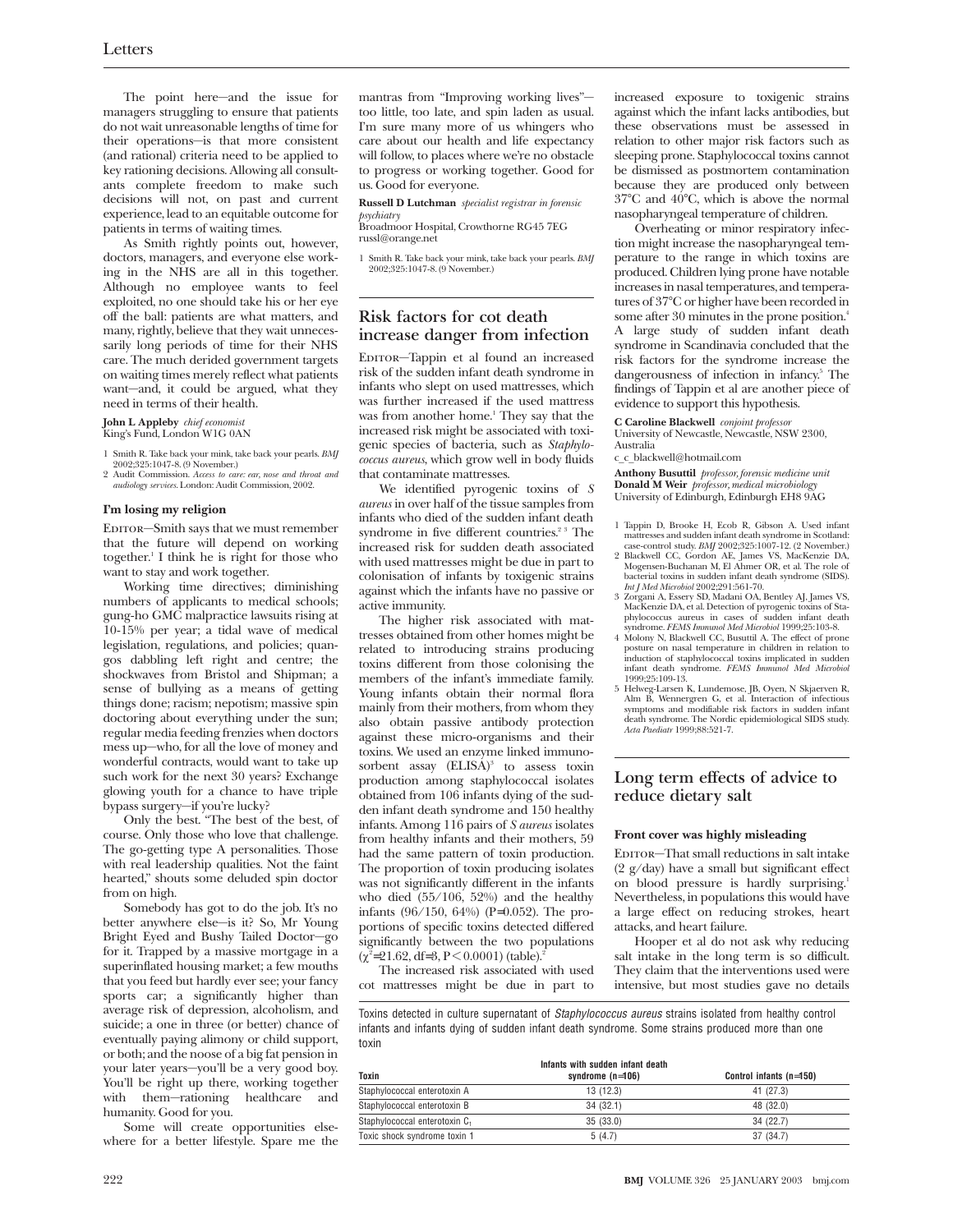about what advice was offered. Furthermore, 75% of salt intake comes from processed food.<sup>2</sup> This needs to be avoided or contain less salt. None of the studies provided reduced salt foods.

Interpreting the study by Hooper et al is not helped by the editor writing the front cover of the *BMJ*, who seems to have read a different paper and misinterpreted the important positive findings. The confusion is increased by the authors' press release,<sup>3</sup> which rightly blames the difficulty in reducing salt intake squarely on the food industry.

This confusion is compounded by errors in the meta-analysis. For example, the 18 month TOPH trial (phase I) was included as an intervention trial over "60 months," but salt intake was reduced for only 18 months, after which all participants returned to their normal diet. References were misquoted, and the correspondence following these papers was ignored. The totality of evidence for reducing salt is stronger than for any other non-pharmacological treatment.

Ninety five per cent of the population are at risk of developing cardiovascular disease,<sup>4</sup> and 40% die from it. There are no controlled trials showing a reduction in mortality on stopping smoking, reducing fat intake alone

(without fish oil supplements), reducing salt intake, losing weight, increasing fruit and vegetable consumption, or increasing exercise. For most of these factors no attempt has been made to conduct long term trials, owing to the innate difficulty of conducting and funding such trials and, now, the ethics of randomly putting a group of people on a high salt diet for the rest of their lives. The question that Hooper et al need to consider is what strength of evidence is needed to give dietary and

lifestyle advice to try to prevent cardiovascular disease.

The study indicates the importance of reducing salt intake in the population, even by small amounts, particularly in treating high blood pressure.<sup>5</sup> The *BMJ* should publish a retraction of its misleading front cover and read the authors' press release.

**Graham A MacGregor** *professor of cardiovascular medicine*

**Feng J He** *cardiovascular research fellow* Blood Pressure Unit, St George's Hospital Medical School, London SW17 0RE

Competing interests: None declared.

- 1 Hooper L, Bartlett C, Davey Smith G, Ebrahim S. System-atic review of long term effects of advice to reduce dietary salt in adults. *BMJ* 2002;325:628-32. (21 September.)
- 2 Nestle M. Food politics—*How the food industry influences nutrition and health*. London: University of California Press, 2002.
- 3 University of Bristol. New ways of reducing salt intake needed to make a long-term impact on blood pressure. Media release, 20 September 2002. http://bris.ac.uk/Depts/ Info-Office/news/archive/salt.htm (accessed 3 Dec 2002).
- 4 Beaglehole R. Global cardiovascular disease prevention: time to get serious. *Lancet* 2001;358:661-3.
- 5 MacGregor GA, Markandu ND, Singer DRJ, Cappuccio FP, Shore AC, Sagnella GA. Moderate sodium restriction with angiotensin converting enzyme inhibitor in essential hypertension: a double blind study. *BMJ* 1987;294:531-4.

#### **Critical faculties should always be exercised**

EDITOR-The paper by Hooper et al on the long term effects of advice to reduce salt intake in adults adds nothing new to the literature.<sup>1</sup> Substantial evidence accumulated over several decades shows that reducing salt intake lowers blood pressure.<sup>2</sup>

It has also been clear for many years that advice targeted at individuals will not produce substantial and sustained reductions in salt intake as most salt in the diet is added by the food industry to processed food such as bread, cooked meat, and breakfast cereals.<sup>2</sup> Data on mortality and cardiovascular events from sodium restriction trials are indeed limited, an important issue that has been highlighted repeatedly in the literature in recent years.

The discussion section of the paper by Hooper et al has elements of spin worthy of tabloid journalism, with selective and uncritical citation of relevant papers and a lack of context. The arguments seem largely based on a simplistic, individually based model of health promotion. Only cursory reference is made to the fact that dietary salt restriction is a population health issue that needs to be tackled in populations, by both regulation and collaborative work with

the food industry.

The authors raise the spectre of possible harm from sodium restriction, raising the possibility of adverse effects on cardiovascular disease and all cause mortality. This speculation, which goes well beyond the clinical trial data, is largely based on two papers by Alderman et al that are widely regarded as methodologically flawed and have been extensively criticised in correspondence and reviews.2–4 Hooper et al do

not cite the paper by Tuomilehto et al, which links higher dietary salt intake with increased risk of cardiovascular events and increased mortality.<sup>5</sup> Given that the current high dietary salt intake among children and adults can largely be attributed to salt added to processed food at concentrations well in excess of physiological requirements, the notion that efforts to achieve modest reductions in salt intake will have adverse effects on health is implausible to say the least. Meta-analysis is a powerful tool, but it does not absolve its practitioners from the need to exercise their critical faculties.

**Ivan J Perry** *professor of public health* Department of Epidemiology and Public Health, Distillery House, University College Cork i.perry@ucc.ie

Competing interests: None declared.

- 1 Hooper L, Bartlett C, Davey Smith G, Ebrahim S. Systematic review of long term effects of advice to reduce dietary salt in adults. *BMJ* 2002;325:628-32. (21 September.)
- 2 MacGregor G, de Wardener HE. Salt, blood pressure and health. *Int J Epidemiol* 2002;31:320-7.
- 3 Alderman MH, Madhavan S, Cohen H, Sealey JE, Laragh JH. Low urinary sodium is associated with greater risk of myocardial infarction among treated hypertensive men [see comments]. *Hypertension* 1995;25:1144-52.
- 4 Alderman MH, Cohen H, Madhavan S. Dietary sodium intake and mortality: the National Health and Nutrition Examination Survey (NHANES I). *Lancet* 1998;351:781-5. 5 Tuomilehto J, Jousilahti P, Rastenyte D, Moltchanov V, Tan-
- skanen A, Pietinen P, et al. Urinary sodium excretion and cardiovascular mortality in Finland: a prospective study. *Lancet* 2001;357:848-51.

#### **Salt needs to be reduced in manufacturing and processing food**

EDITOR-Hooper et al in their meta-analysis of randomised trials of individual dietary advice to reduce salt intake conclude that such intervention will have little effect on health.<sup>1</sup> They do not satisfactorily distinguish whether salt reduction itself confers only a small benefit or a large one, but people do not materially reduce their salt intake. As a result readers may conclude from the paper that reducing salt intake is unimportant.

This is not so. Reducing the current average salt consumption in Britain by 3 g/day (about one third) would reduce average blood pressure by about 5 mm Hg systolic in people over 50 and thereby reduce the incidence of heart attack and strokes by about 15% and 22% respectively.<sup>2</sup> A reduction of 6 g/day would reduce blood pressure by about twice as much with a corresponding additional reduction in the incidence of heart attacks and stroke. Reducing salt intake generally would thus have a major impact in the prevention of cardiovascular disease.

The obstacle to prevention is that nearly all the salt we eat is hidden, added to many foods in manufacturing and processing. Only about 15% is discretionary in that an individual can alter his or her intake through their own cooking and addition at meals. It is not therefore surprising that trials of advising people to reduce salt intake have little effect.

When salt intake is reduced blood pressure falls. Trials that show this best were not included in the meta-analysis of Hooper et al. They were trials in which dietary advice was reinforced by the provision of low salt staple foods such as bread, a major contributor to hidden salt in the national diet.<sup>3-5</sup>

While the effect of avoiding discretionary salt is small it is achievable and worth while. Unfortunately it will have been underestimated in the analysis of Hooper et al because the trial participants included people who had already taken steps to avoid using discretionary salt, thereby diluting the effect.

The analysis of these trials by Hooper et al and the conclusions drawn are uninformative other than confirming the observation that little is gained by individual dietary advice. The public health challenge is to reduce salt used in the manufacturing and processing of food. Over 10-15 years, salt intake could be reduced by two thirds. This would cause no untoward effects and confer substantial health benefits.

**M R Law** *professor* m.r.law@qmul.ac.uk

**N J Wald** *professor*

Department of Environmental and Preventive Medicine, Wolfson Institute of Preventive Medicine, Barts and the London, Queen Mary's School of Medicine and Dentistry, Queen Mary, University of London, London EC1M 6BQ

Competing interests: None declared.

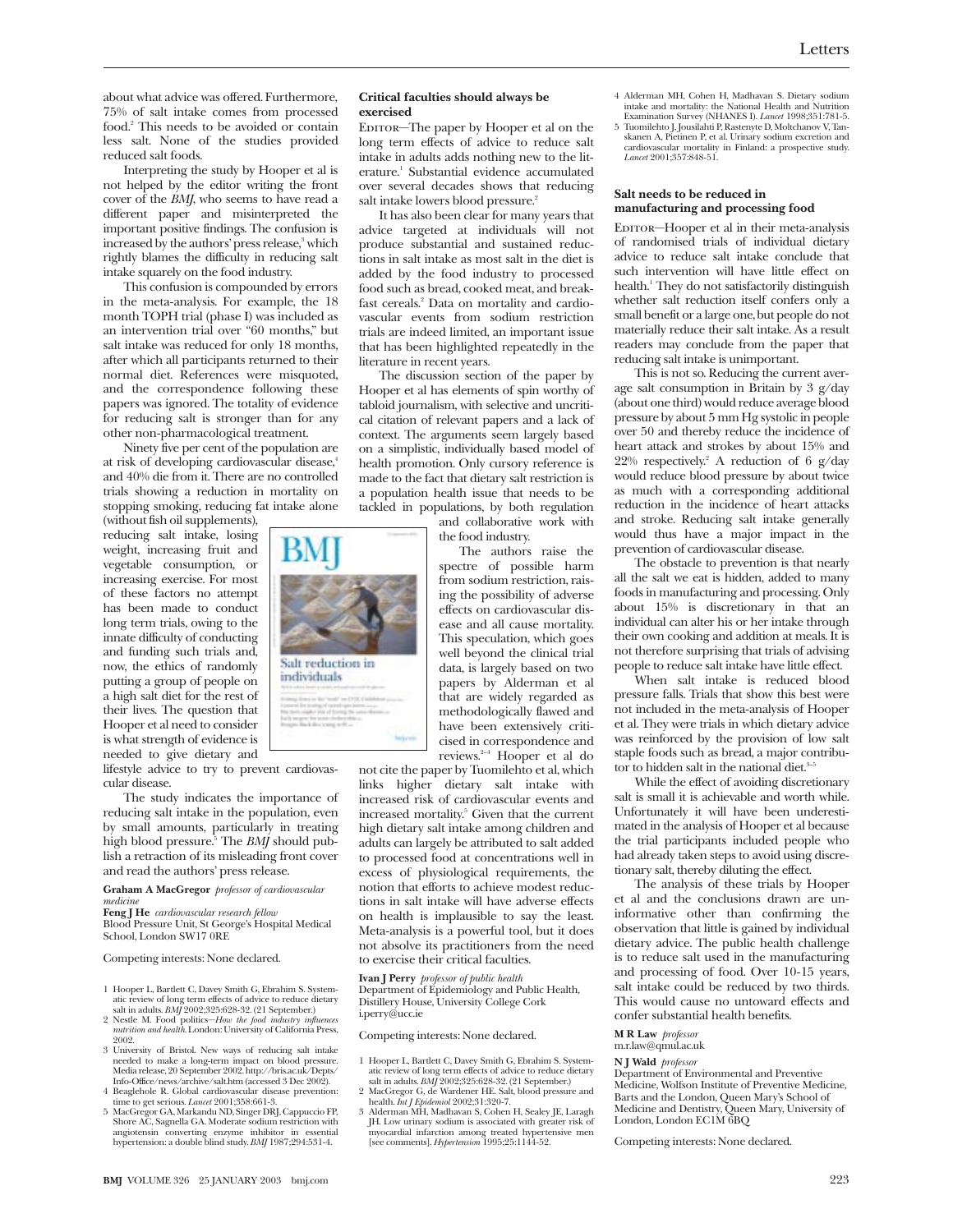- 1 Hooper L, Bartlett C, Davey Smith G, Ebrahim S. Systematic review of long term effects of advice to reduce dietary salt in adults. *BMJ* 2002;325:628-32. (21 September.) 2 Law MR, Frost CD, Wald NJ. By how much does dietary salt
- reduction lower blood pressure? *BMJ* 1991;302:811-24. 3 Sacks FM, Svetkey LP, Vollmer WM, Appel LJ, Bray GA,
- Harsha D, et al. Effects on blood pressure of reduced sodium and the dietary approaches to stop hypertension (DASH) diet. *N Eng J Med* 2001;344:3-10. 4 Cappuccio FP, Markandu ND, Carney C, Sagnella GA,
- MacGregor GA. Double-blind randomised trial of modest salt restriction in older people. *Lancet* 1997;350:850-4. 5 Korhonen MH, Litmanen H, Rauramaa R, Vaisanen, Niskanen L, Uusitupa MIJ. Adherence to the salt restriction diet among people with mildly elevated blood pressure. *Eur J Clin Nutr* 1999;53:880-5.

#### **Authors' reply**

EDITOR-We asked, "What are the long term effects on health and blood pressure of advice to reduce dietary salt intake?" and not, as commentators seem to imagine, "Can salt reduction lower blood pressure?" or "What would be the effect of reducing salt in processed foods?" We showed that advice does reduce urinary sodium excretion by about a quarter and this produces a 1 mm Hg fall in systolic blood pressure at 13-60 months.

Contrary to MacGregor and He's assertion, interventions provided by four studies (including 3007 of the 3514 participants) were well documented and highly intensive. It was not an error to use the 60 month outcomes of the TOHP phase I trial: although its 18 month intervention period had ended, there was no indication that all participants had returned to their normal diet. The point of such intensive intervention is precisely to encourage lifelong dietary change, and the authors clearly felt this was the case as they followed up participants to 60 months.

Potential harms of a reduced sodium diet do need discussion. Raised concentrations of low density lipoprotein cholesterol were highlighted in Graudal et al's systematic review,<sup>1</sup> and the evidence on mortality from three large cohort studies should not be dismissed as inconvenient. We cited the paper by Tuomilehto et al, which showed protective effects of low salt diets, to give a balanced account of the debate and draw attention to inconsistencies in the evidence.

We excluded short duration trials of salt restriction because these are not relevant to the question we posed and some may not be generalisable. At least seven trials conducted by MacGregor's group have produced mean blood pressure reductions that are greater than the upper 95% confidence interval of the effects found in meta-analysis of over 50 trials of salt restriction.<sup>2</sup> The reasons for such wide divergence remain of interest and have not been adequately explained.<sup>3</sup>

Law and Wald's estimate of the effect of salt restriction on blood pressure is extremely optimistic compared with other systematic reviews and has been more often cited (table).<sup>4</sup> Their meta-analysis, which included 78 studies of salt restriction, only 10 of which were randomised, uses its own methodology.<sup>4</sup> Effects about an order of magnitude greater than those reported by other meta-analyses were found.

Reduced sodium foods may be helpful. Only one of the studies in our review provided low salt foods for its intervention group throughout and recorded large reductions in blood pressure, but, as antihypertensive drugs also altered during the study, interpretation is difficult.

**Lee Hooper** *lecturer in evidence based care and systematic review* MANDEC, University Dental Hospital of

Manchester, Manchester M15 6FH lee.hooper@man.ac.uk

**Christopher Bartlett** *research associate in health services research, MRC Health Services Research Collaboration*

**George Davey Smith** *professor of clinical epidemiology* **Shah Ebrahim** *professor in epidemiology of ageing* Department of Social Medicine, University of Bristol, Bristol BS8 2PR

Competing interests: LH owns 285 shares in West Indies Rum Distillery, Barbados.

- 1 Graudal N, Galløe A, Garred P. Effects of sodium restriction on blood pressure, rennin, aldosterone, catecholamines, cholesterol and trigylceride: a meta-analysis. *JAMA* 1998;279:1383-91.
- 2 Graudal N, Galløe A, Garred P. Modest salt restriction in older people. *Lancet* 1997;350:1702.
- 3 Cappuccio FP, Markandu ND, Carney C, Sagnella GA, MacGregor GA. Modest salt restriction in older people. *Lancet* 1997;350:1703.
- 4 Law MR, Frost CD, Wald NJ. By how much does dietary salt reduction lower blood pressure? III. Analysis of data from trials of salt reduction. *BMJ* 1991;302:819-24.
- 5 Swales J. Population advice on salt restriction: the social issues. *Am J Hypertension* 2000;13:2-7.

## **Indian objection to export of human tissue for research**

#### **Clarifications from authors of study**

EDITOR-With reference to our recent paper in the *Proceedings of the National Academy of Sciences* on the mutation rate of mtDNA, Murdur says that Indian scientists are accusing the

Numbers of citations of five systematic reviews of salt restriction and blood pressure. Updated from  $Swales<sup>5</sup>$ 

|                                        | Law et al | Cutler et al | Midgley  | Cutler  | Graudal  |
|----------------------------------------|-----------|--------------|----------|---------|----------|
| Blood pressure reduction (mm Hq)       | 10/5      | 1.7/0.97     | 1.0/0.01 | 1.9/1.1 | 1.2/0.26 |
| 24 h urinary sodium excretion (mmol/l) | 100       | 76           | 100      | 76      | 160      |
| Year (No of citations)                 |           |              |          |         |          |
| 1991                                   | 10        | 9            |          |         |          |
| 1992                                   | 15        | 5            |          |         |          |
| 1993                                   | 18        | 11           |          |         |          |
| 1994                                   | 20        | 9            |          |         |          |
| 1995                                   | 26        | 7            |          |         |          |
| 1996                                   | 21        | 14           | 11       |         |          |
| 1997                                   | 32        | 20           | 33       | 12      |          |
| 1998                                   | 23        | 6            | 19       | 6       | 10       |
| Total to 2002                          | 226       | 93           | 150      | 60      | 74       |
|                                        |           |              |          |         |          |

foreign researchers of violating the national guidelines.<sup>12</sup> He omitted, however, to make any mention of the first author of our paper, Lucy Forster, who is herself Indian, from Kerala, where the thorium rich sand is located. The research formed the basis for her PhD dissertation.

None of the coauthors was aware of the guidelines to which your correspondent refers, neither have we now been able to find any mention of them on the website of the Indian Council of Medical Research. It is in any case not likely that the research in question as such would lead to a patent or other commercial applications. It does, however, lead to the interesting conclusion, relevant to human population history, that some high estimates for the mtDNA mutation rate are not well founded.

#### **Peter Forster** *study author*

McDonald Institute for Archaeological Research, University of Cambridge, Cambridge CB2 3ER dap38@cam.ac.uk

- 1 Mudur G. Indian scientists object to export of human bio-logical material for research. *BMJ* 2002;325:990. (2 November.)
- 2 Forster L, Forster P, Lutz-Bonengel S, Wilkomm H, Brinkmann B. Natural radioactivity and human mitochondrial DNA mutations. *Proc Natl Acad Sci* 2002;99:13950-4.

#### **Author's reply**

EDITOR-Forster makes two new points: firstly, that I did not mention that the first author of the paper, Lucy Forster, is an Indian national, and secondly, that the guidelines are not available on the website of the Indian Council of Medical Research. His third point, that this research has no commercial application, is already covered in the news story.

While I was working on the story, I did bring up each of these points several times during my interviews with health officials and biologists in India who are accusing them of breaching guidelines. According to them, neither of these two points could be used to justify the violation of the guidelines. They said that researchers, whether Indian or international, taking out biological samples are expected to be aware of the guidelines. One person whom I had interviewed, a senior member of the bioethics committee of the Indian Council of Medical Research, in his response to this point, had said that ignorance of law—in this case guidelines—is never a valid excuse.

The absence of the guidelines on the council's website is unfortunate. I have already quoted Indian researchers in the story, saying that the Indian government has failed to implement these guidelines.

The other point, that Lucy Forster is an Indian national and that this work was part of her PhD dissertation, also does not change the story in any way. The fact remains, as Peter Forster acknowledged during my telephone interview with him, that no hospital or research centre in India ever participated in this study. The paper in *Proceedings of the National Academy of Sciences* does not list any collaborating Indian institution.<sup>1</sup> It identifies Lucy Forster as affiliated to the University of Cambridge and to the University of Münster